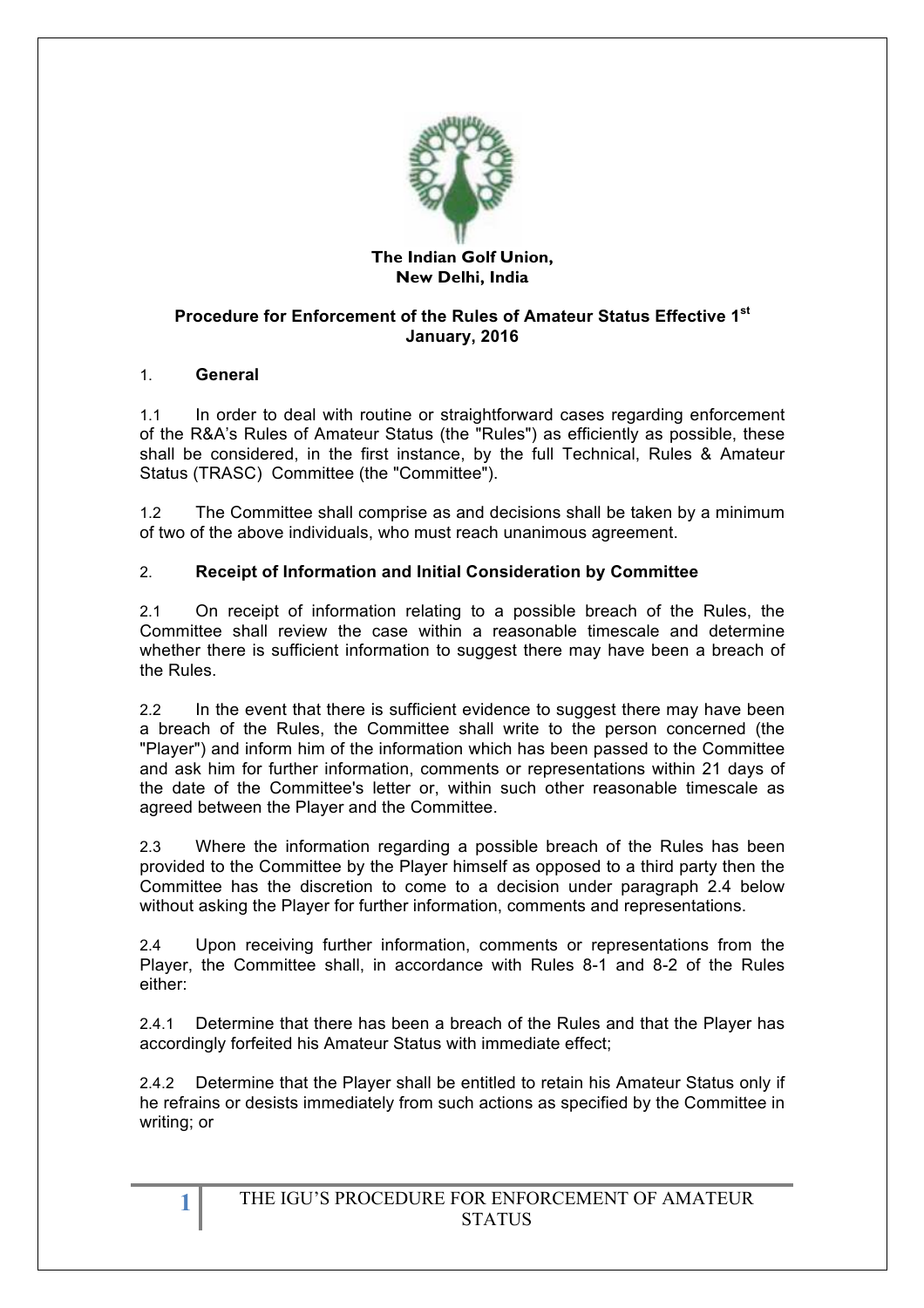

2.4.3 Determine that there is insufficient evidence as to a breach of the Rules and no further action should be taken.

2.5 The Committee shall inform the Player in writing of its decision, and the reasons for it, within 42 days of receiving the Player's further information, comments or representations, or of receiving information from the Player under paragraph 2.3.

2.6 Where requested to do so by any member of the Committee, and prior to any determination being made under paragraph 2.4 above, the Committee shall refer the matter to the Council. The Player shall be informed in writing that the full Council will review his case and of a reasonable timescale for this.

2.7 Pending review of the case by the Council, any decision taken by the Committee shall remain in full effect.

#### 3. **Consideration by the Council**

3.1 Where consideration is to be undertaken by the Committee by operation of paragraph 2.6, the Committee shall pass all papers, including any further information, comments or representations received from the Player, to the Council as soon as practicable.

3.2 The Council shall consider these papers and the circumstances of the case and may write to the Player requesting further information, comments or representations in writing within 14 days of the date of the Committee's letter.

3.3 Following receipt of any further information, comments or representations from the Player, or, where the Council considers that it has sufficient information to determine the matter, it may either:

3.3.1 Determine that there has been a breach of the Rules and that the Player has accordingly forfeited his Amateur Status with immediate effect;

3.3.2 Determine that the Player shall be entitled to retain his Amateur Status only if he refrains or desists immediately from such actions as the Council specifies in writing; or

3.3.3 Determine that there is insufficient evidence as to a breach of the Rules and no further action should be taken.

3.4 In order to deal with cases as efficiently as possible, most cases will be considered on the papers only and the Council will not meet in order to reach a decision. In such cases paragraph 3.5 will apply. If, however, it is considered necessary to meet in order to reach a decision on any particular case paragraph 3.5 does not apply and instead paragraphs 3.6 and 3.7 will apply to such a case.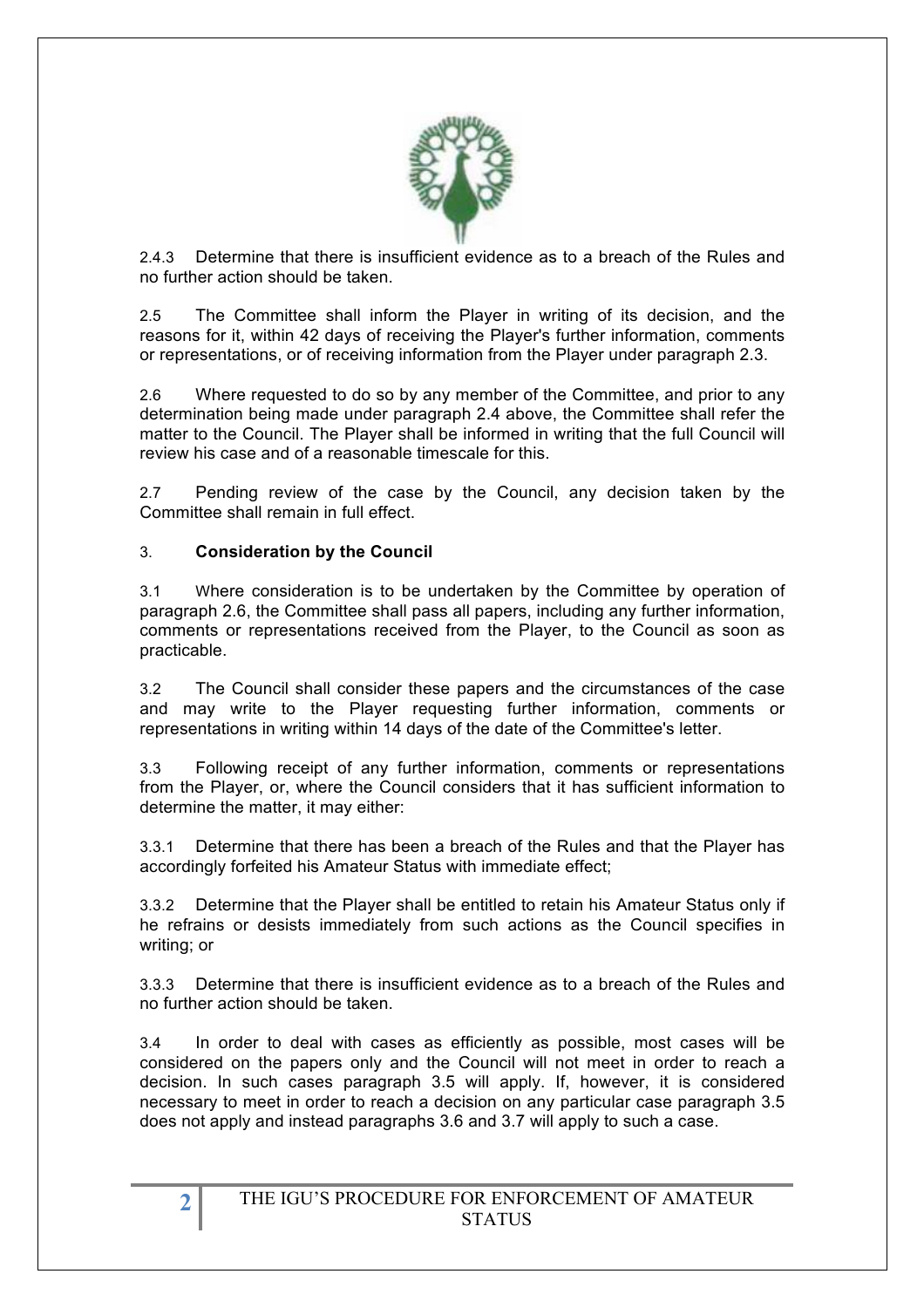

3.5 Where the Council reaches a decision without meeting, the Council shall inform the Player in writing of its decision, and the reasons for it no later than 42 days after its receipt of the Player's letter requesting a full review of his application under paragraph 2.5 above; or where the case is passed directly to the Council under paragraph 2.6 above, then in whatever timescale that Council has indicated in writing to the Player. The Player shall also be informed at this time of his right to appeal the decision of the Council to the Appeals Committee in accordance with the R&A Rules of Appeal.

3.6 Where it is considered necessary to meet in order to reach a decision in relation to any particular case, cases will, where practicable, be allocated to the next available Council meeting. Where a case reaches the Council, whether referred under either paragraph 2.5 or 2.6, at least one month before the next meeting of the Council, it will usually be practicable to hear the case at that sitting of the Council. In other cases, in order to allow for the collection of further information and consideration of that information the case may need to be considered at the meeting following the next available meeting of the Council.

3.7 Following its consideration of a case under paragraph 3.6, the Council shall inform the Applicant in writing of its decision, and the reasons for it, no later than 42 days after the date of the meeting at which the case was considered. The Applicant shall also be informed at this stage of his right to appeal the decision of the Council to the Appeals Committee in accordance with the R&A Rules of Appeal.

3.8 Pending appeal of the decision of the Council to the Appeals Committee the Council's decision shall remain in full effect.

# 4. **Grounds for Appeal**

4.1 An appeal of the decision of the Committee or Council (COC) may be made by the Player to the Appeals Committee within 42 days of the date of the Committee's decision letter.

- 4.2 An appeal may be made only on one or more of the following grounds:
- 4.2.1 The COC's decision was based on a misapplication of the Rules;
- 4.2.2 The COC's decision was not supported by the facts before it;
- 4.2.3 The COC's decision was procedurally flawed in a material way;
- 4.2.4 The sanction imposed by the COC was excessive.
- 4.3 Any appeal shall be carried out in accordance with the IGU & R& A Rules of Appeal.